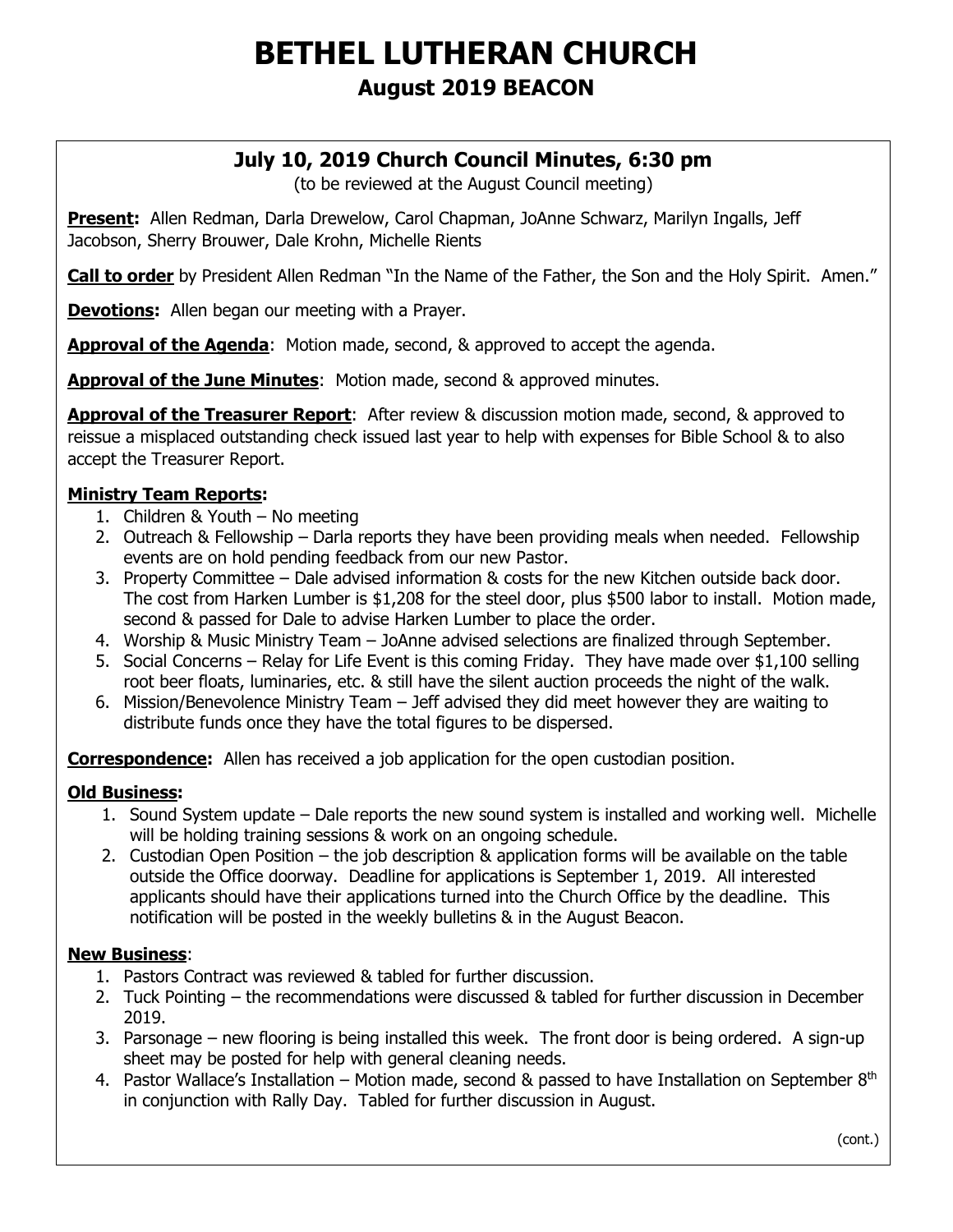#### **July 10, 2019 Church Council Minutes (cont.)**

- 5. Tree Trimming Carol & Dale will review & remove dead branches, etc. from the two Flowering Tina Crabapple trees in front of the Church.
- 6. Computer Update The computer in the Pastor's office needs to be replaced. Tabled until we've discussed with Pastor Wallace.

Closing Prayer/The Lord's Prayer

**Communion Assistants: August:** Allen Redman & Sherry Brouwer **September:** Jeff Jacobson, JoAnne Schwarz

Submitted by Carol Chapman, Recording Secretary

## **Custodial Position**

For health reasons, **Irene Senne recently resigned as our Custodian after 26 years**. The Church Council is now accepting applications for the position. **Application forms and the job description** can be found in the narthex near the church mailboxes. Anyone interested should complete an application and leave it in the church office by **September 1 st** . Thank you.

## **Relay for Life Update**

A big thank you goes out to everyone who participated in Relay for Life. We exceeded our goal and raised \$1,528.02 for the American Cancer Society! Thanks again for another successful year!

### **Ministry Teams**

Plan to gather in the sanctuary on **Wednesday, August 7 th at 6:30 pm** for a short opening before splitting into individual teams with a Council Liaison.

## **BLCW News**

**ATTENTION: All Women of Bethel Lutheran -** The August BLCW meeting has been **moved** from August 25th **to September** with a date to be determined.

## **Organized Prayer for Bethel Families**

**Week of August 4** – Lee & Kathy Aalfs; Ken & Karla Beckman; Gary Bergman & family; Dale & Jenny Hansmann; Allen & Rachael Redman & family

**Week of August 11** – Shirley Bergman; Perry & Adrian Bernard, Devin, Gavin, Bella & Lorna; Dan & Nancy Hemann & Nate; Vern & Marilyn Ingalls; Roger & Doralene Renken; Merle & Merna Schrage

**Week of August 18** – Josh Brouwer, McKensie & Jessie; Barb Brouwer; Jay & Angie Herter, Emilee & Kielinn; Kyle & Mary Rice, Kassi & Kolbi; Bob & Connie Rule; Pat Rule

**Week of August 25** – Steve & Sherry Brouwer; Joyce Hoffman; Dale & Sharleen Hubbard; John & Erin Hubbard; Andy & Kayla Jacobson, Claire, Bo & Carly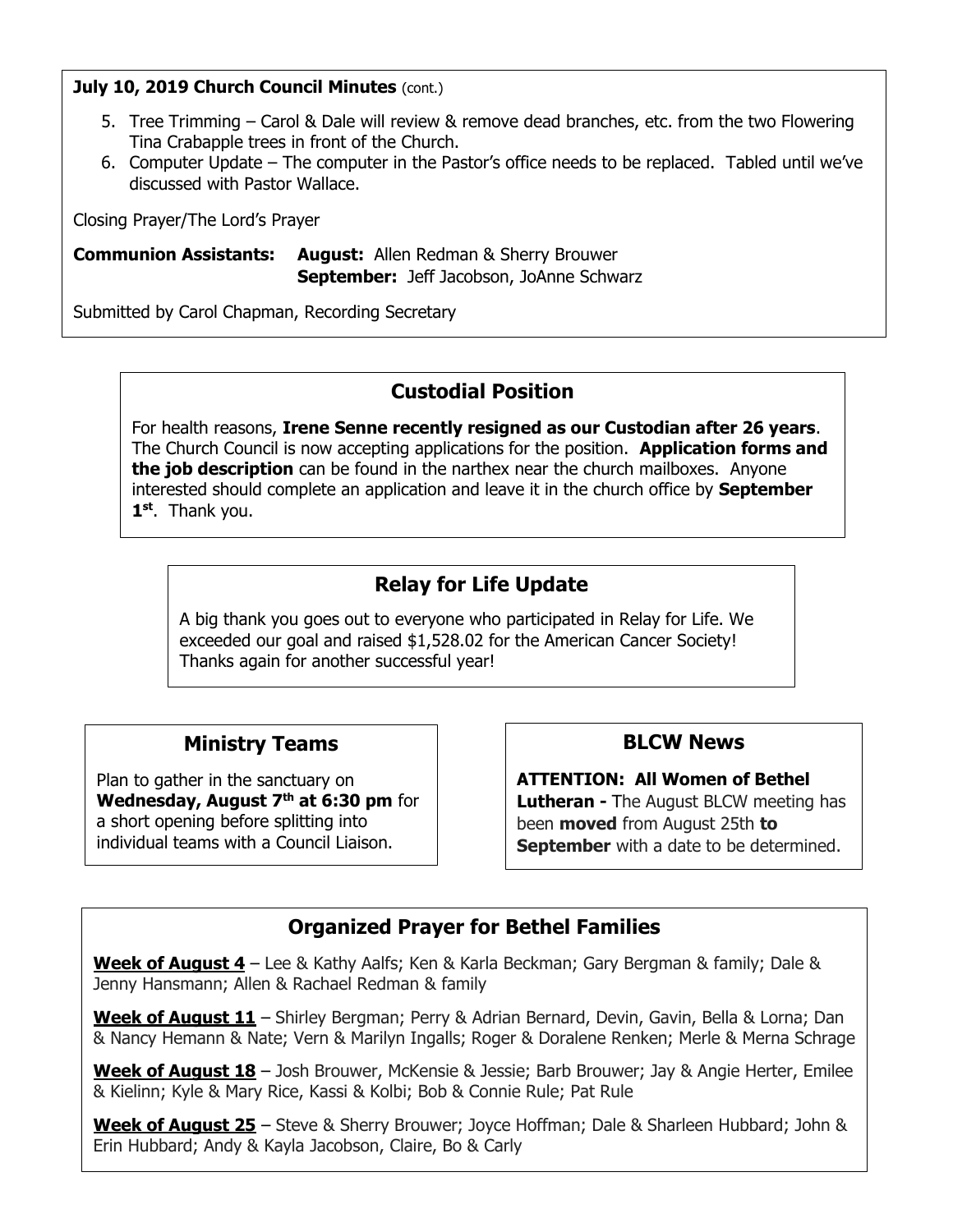| ----------               |                               |                       |                       |                          |  |  |  |  |
|--------------------------|-------------------------------|-----------------------|-----------------------|--------------------------|--|--|--|--|
|                          | <b>August 4</b>               | <b>August 11</b>      | <b>August 18</b>      | <b>August 25</b>         |  |  |  |  |
| <b>USHERS</b>            | Jim & Eileen Lupkes           | Jim & Eileen Lupkes   | Dan & Kay Frey        | Dennis & Bonnie Gerloff  |  |  |  |  |
| ORGANISTS/PIANISTS       | Janet Mennen/Sharleen Hubbard |                       |                       |                          |  |  |  |  |
| <b>ALTAR GUILD</b>       |                               |                       |                       |                          |  |  |  |  |
| <b>GREETERS</b>          | Vern & Marilyn Ingalls        | Larry & Carol Chapman | Virgil Lindaman &     | Jeremy & Brooke Paulson, |  |  |  |  |
|                          |                               |                       | George Miller         | Rylan & Bexlee           |  |  |  |  |
| <b>LECTORS</b>           | Beth Van Lengen               | Carol Chapman         | Dan Frey              | Julie Dudley             |  |  |  |  |
| <b>LITURGISTS</b>        | Sharleen Hubbard              | <b>WOV</b>            | <b>Bonnie Gerloff</b> | Dale Krohn               |  |  |  |  |
| <b>ACOLYTES</b>          | Eliza Buss                    | Gavin Bernard         | Eliza Buss            | Ava Mann                 |  |  |  |  |
| <b>COMMUNION</b>         | Sherry Brouwer                |                       | Sherry Brouwer        |                          |  |  |  |  |
| <b>ASSISTANTS</b>        | Allen Redman                  |                       | Allen Redman          |                          |  |  |  |  |
| <b>COFFEE FELLOWSHIP</b> |                               |                       |                       |                          |  |  |  |  |

## **Worship Assistant Schedule for August--Worship Service 9:00 am**

# **July Summary of Attendance and Financial Contributions**

|                                | Bene./Mission<br>Attendance |            | Current     | Parsonage<br><b>Improvements</b> |  |
|--------------------------------|-----------------------------|------------|-------------|----------------------------------|--|
| Sunday, July 7                 | 62                          | \$191.20   | \$2,555.85  | \$0.00                           |  |
| Sunday, July 14                | 61                          | \$151.50   | \$2,108.50  | \$0.00                           |  |
| Sunday, July 21                | 46                          | \$93.50    | \$1,221.50  | \$180.00                         |  |
| Sunday, July 28                | 49                          | \$108.10   | \$1,682.85  | \$0.00                           |  |
| <b>January 1-July 28, 2019</b> |                             | \$4,376.99 | \$58,942.62 | \$5,760.00                       |  |

Email: bethelparkersburg@gmail.com Website: [www.bethelparkersburg.org](http://www.bethelparkersburg.org/) 'Like' & 'Follow' us on Facebook